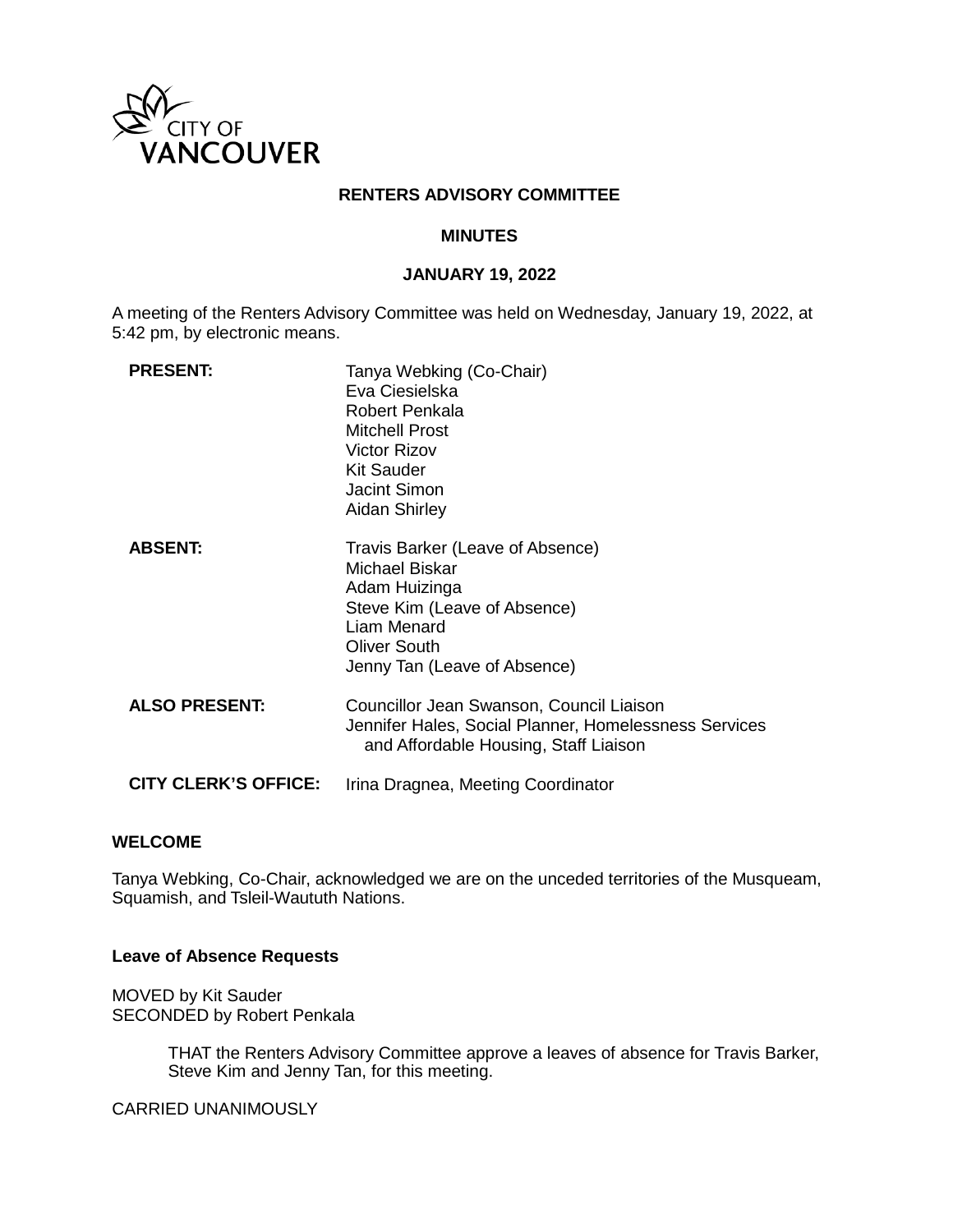## **Approval of Minutes – November 10, 2021**

MOVED by Kit Sauder SECONDED by Aiden Shirley

> THAT the Renters Advisory Committee approve the Minutes from the meeting of November 10, 2021, as circulated.

CARRIED UNANIMOUSLY

## **1. Election of Co-Chairs (2022)**

The Committee agreed to deal with this item at the next regular Committee meeting.

#### **2. Liaison Updates**

Councillor Swanson, Council Liaison, provided information on the following:

- Staff implemented vacancy control in Single Room Occupancy rentals
- Members' Motion Making Home: Housing For All Of Us
- Future of replacing rental housing
	- o Recommendations to improve the Tenancy Relocation Policy so that all tenants are given the right of first refusal at current rents and have the rent top-off during construction

Councillor Swanson also responded to questions.

# **3. Work Plan**

Following discussion, it was

MOVED by Kit Sauder SECONDED by Victor Rizov

#### **WHEREAS**

- 1. The term of the Vancouver City Council, and the term of the Renters Advisory Committee will expire within the year (2022);
- 2. The Vancouver Plan is expected to come for decision before this current Council no later than June of 2022; and
- 3. The Vancouver Plan is expected to direct the planning of the city's built environment for the next 30 years.

THEREFORE BE IT RESOLVED THAT the Renters Advisory Committee focus its efforts on contributing its insights and priorities to The Vancouver Plan process, in order to champion additional space, supports, protections, and affordability for renters.